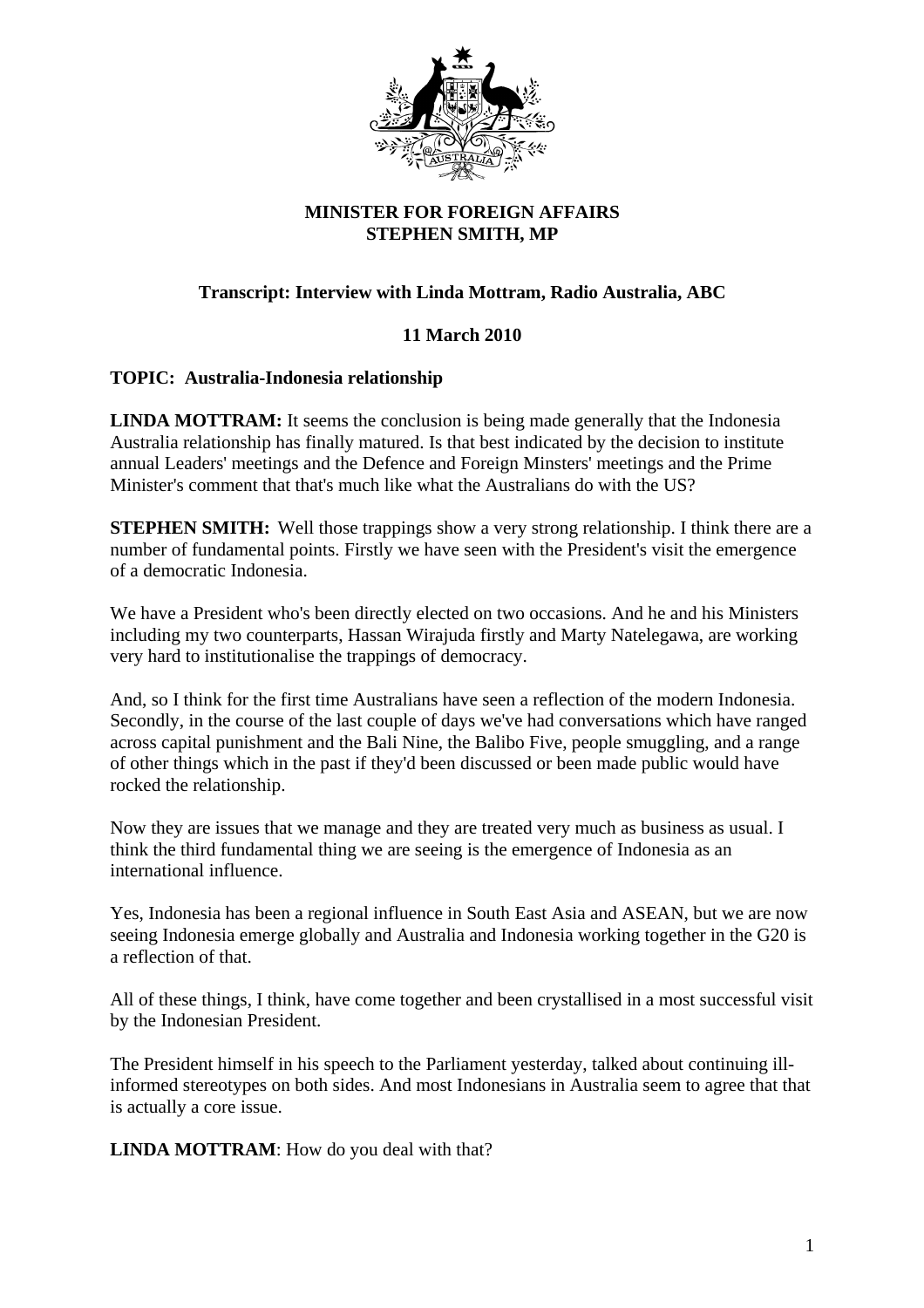

**STEPHEN SMITH:** Well I think this is an area where we do need to try and make some progress. Foreign Minister Natelegawa and I, when we had our formal meeting earlier in the week agreed that we would do a comprehensive review of all of the people to people aspects of the relationship and they are considerable: cultural; language; educational; some sporting.

But there was a lot of commentary in the run up to the visit. Some of it I agreed with, some of it I disagreed with, but one aspect that I did believe was right was that we've got a very good relationship, nation to nation.

A very good relationship Prime Minister to President, Minister to Minister and officials to officials. We know each other, we understand each other. It's that maturity that you referred to earlier.

But there's a lag. The Australian people don't fully appreciate the modern Indonesia and the Indonesian people don't fully appreciate the modern Australia, and that's where I think we do need to do some work.

It'll come in time but there's no doubt that the appreciation of people to people is lagging behind the appreciation of Government to Government.

**LINDA MOTTRAM:** SBY himself said, this is a relationship that holds a lot of good for us if we manage it well, but cautions that that can easily be lost.

**STEPHEN SMITH:** I think that the only danger to a relationship where we have it now is either surprise, where something occurs which surprises us and knocks us off our balance, or – and I think this is much more likely – complacency.

We're constantly looking at more things that we can do. I know in terms of focus or media publicity or scrutiny there's a lot of scrutiny on what are regarded as current issues or perceived as difficult issues.

Whether that's the Balibo Five, the Bali Nine, Australians convicted in Indonesia of drug offences and the like. We manage these things and deal with them and that's part of the maturity.

But we're constantly looking for more things that we can do. How can we take it forward? And part of the taking forward has been reflected by the trappings of the relationship that you referred to earlier.

We now have those annual Leaders' meeting. We'll have the Foreign Ministers' and Defence Ministers' and Trade Ministers' meetings on that same regular basis.

That does reflect the sort of maturity that we find in other longstanding relationships, whether it's New Zealand, the United Kingdom, the United States or indeed Japan, where we also find similar reflections of a comprehensive bilateral relationship.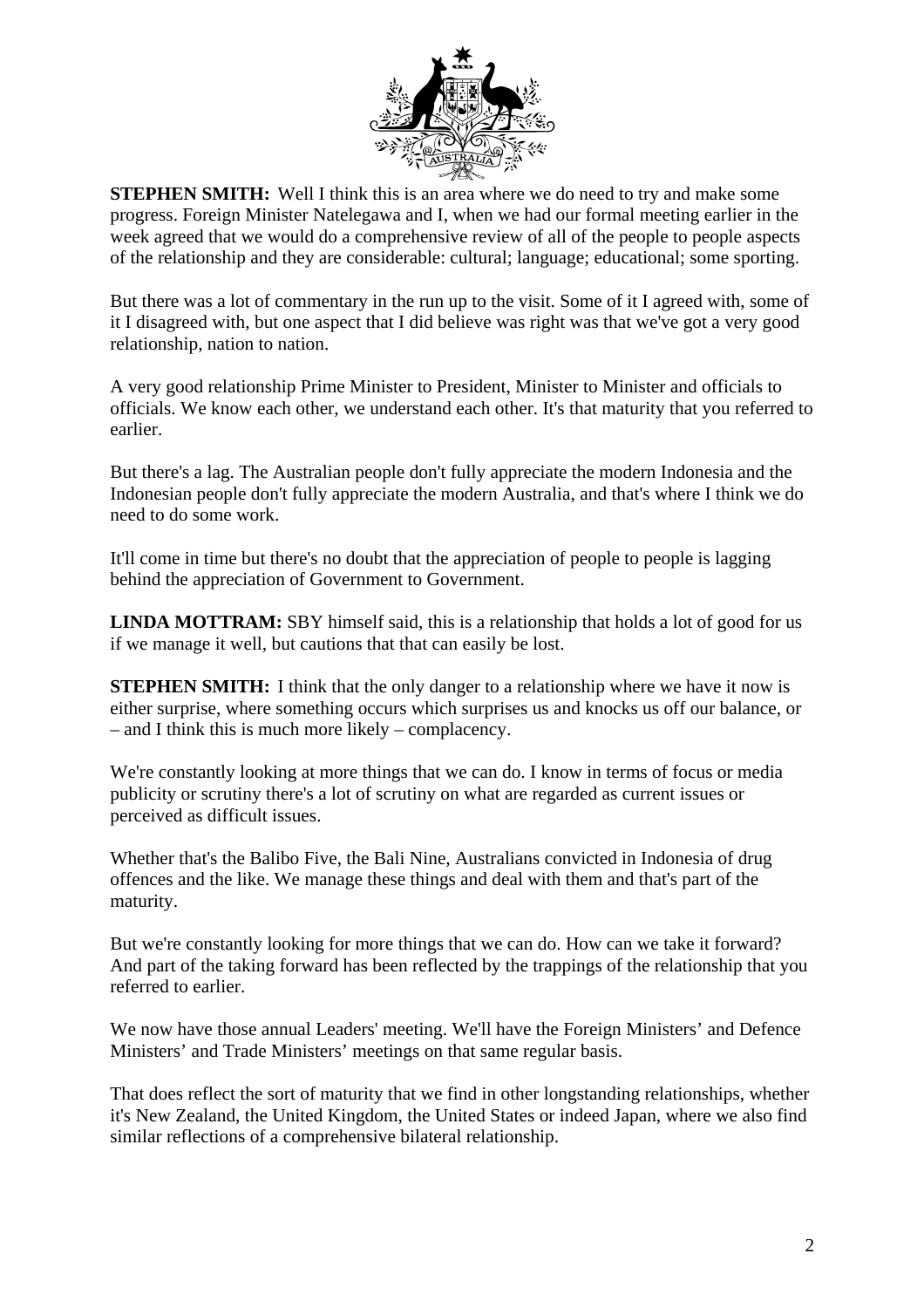

**LINDA MOTTRAM:** On those difficult issues that you've mentioned. To what extent do you feel that the Australian public have come along with you on the position that, look we can now have a mature discussion even about the hard stuff.

Because I mean the reality is that when SBY was speaking in the Parliament yesterday, there were West Papuan activists out the front making a range of demands that we're very familiar with, at the same time as the Indonesian President was saying, well Papua is, you know, a serious issue for us, and putting it out there as an issue of Indonesian nationalism.

I mean there are disjoints there, aren't there?

**STEPHEN SMITH:** There will always be differing views, whether it's different views expressed by individual Australians or individual Indonesians, on West Papua.

One of the trappings of the relationship which has helped set up the modern relationship has been the signing of the Lombok Treaty. Hassan Wirajuda and I brought it into existence in Perth a couple of years ago.

That respects the territorial integrity of Indonesia including over Papua and West Papua. That gave Indonesia a lot of comfort but at the same time what we saw the President do and his Government do, was to say, we can make improvements in Papua and West Papua.

We can have sensible autonomy for various decision-making and we can look to improvements in economic and social conditions, including the way in which people are treated so far as their right to express a view is concerned.

So we think that Indonesia has made progress on that front. But part of the strength now of Indonesia is that Indonesia has become and is becoming a diverse, secular country.

There is freedom of media and political expression. They have a robust Parliament. You know, sometimes we see scenes from the Indonesian Parliament which makes our Parliament look quite demure.

So they are a robust society as we are a robust society. And we as a Government, as a Parliament, don't try and suppress the expression of individual views.

On the contrary, we encourage it as part of our system and you are seeing that reflected in the modern Indonesia as well.

**LINDA MOTTRAM:** Still Indonesia has some way to go, on for example its military is not yet entirely reformed, and in West Papua of course we've seen allegations of human rights abuses over a considerable period.

What are you saying to the Indonesians about that and what are they saying to you about that?

**STEPHEN SMITH:** You've made a very good point with which I agree with and also Indonesia agrees with, which is no one is claiming victory at this point in time.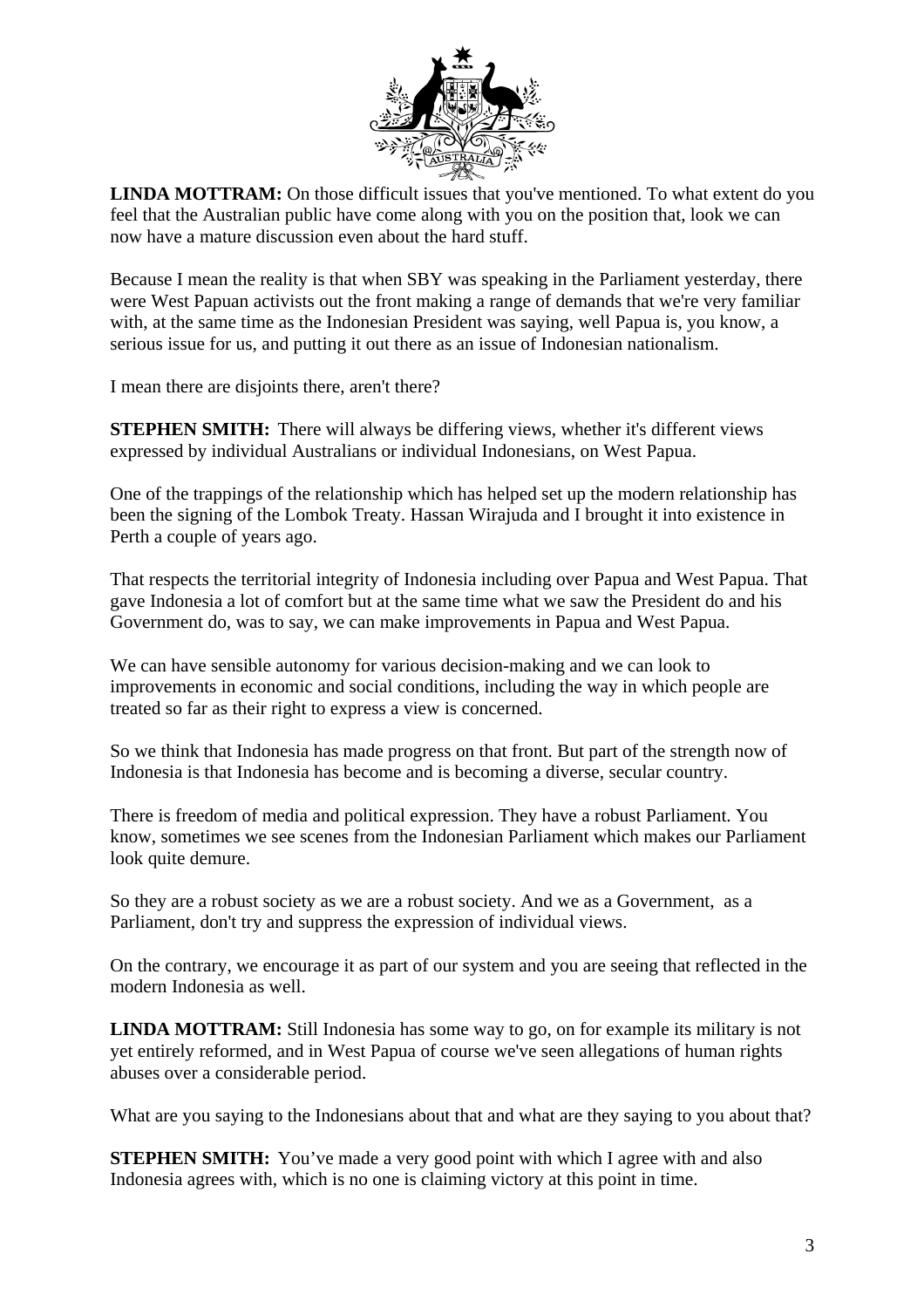

It's a work in progress. We think substantial improvement has been made, as we think substantial improvement has been made on the human rights front.

But just as we do with other countries, when we see human rights issues, we make these points to Indonesia.

I think the good thing is that whether it's been Foreign Minister Hassan Wirajuda or Foreign Minister Marty Natalegawa they are both committed, as Foreign Ministers, and reflecting the views of the President, to not just institutionalising the trappings of democracy, but also seeking to institutionalise things that you and I would regard as individual civil liberties or freedoms.

So, whilst we are not saying that the current circumstances are perfect and neither is Indonesia, we do think that progress is being made. And we certainly think that with the President and his Ministers there is a commitment on that front.

**LINDA MOTTRAM:** And on the Australian headline issue of people smuggling. We've seen an agreement to a new framework. We don't have all those details in public but - and we've certainly seen the Indonesian President come to the party, as it were, in terms of trying to satisfy Australian demands.

But it's not a headline issue in Indonesia, is it?

**STEPHEN SMITH:** Can I say it's not an Australian demand. Indonesia and Australia both understand that the only way we can deal with large scale people movement is by working together.

Not just bilaterally but regionally. That's why Australia and Indonesia co-sponsored the establishment of the Bali Process, which is our regional institution of some 40 countries and regional and international institutions to try and deal with these issues. That's the first point.

Secondly, the agreement that we have struck, and I have made the point publicly, people should not expect that this agreement will be made public, because it goes very much to operational matters about prevention and disruption, the sorts of things which would only advantage people smugglers if it became public.

But it is enhanced co-operation. Doing more and better things to try and deal with the problem.

But that's also done under the framework of the Bali Process and the framework of the Lombok Treaty. And the President and Marty Natalegawa have made this point.

We have to address this problem with source countries like Sri Lanka, the Afghanistan/Pakistan border area and in the past, Iraq and Iran.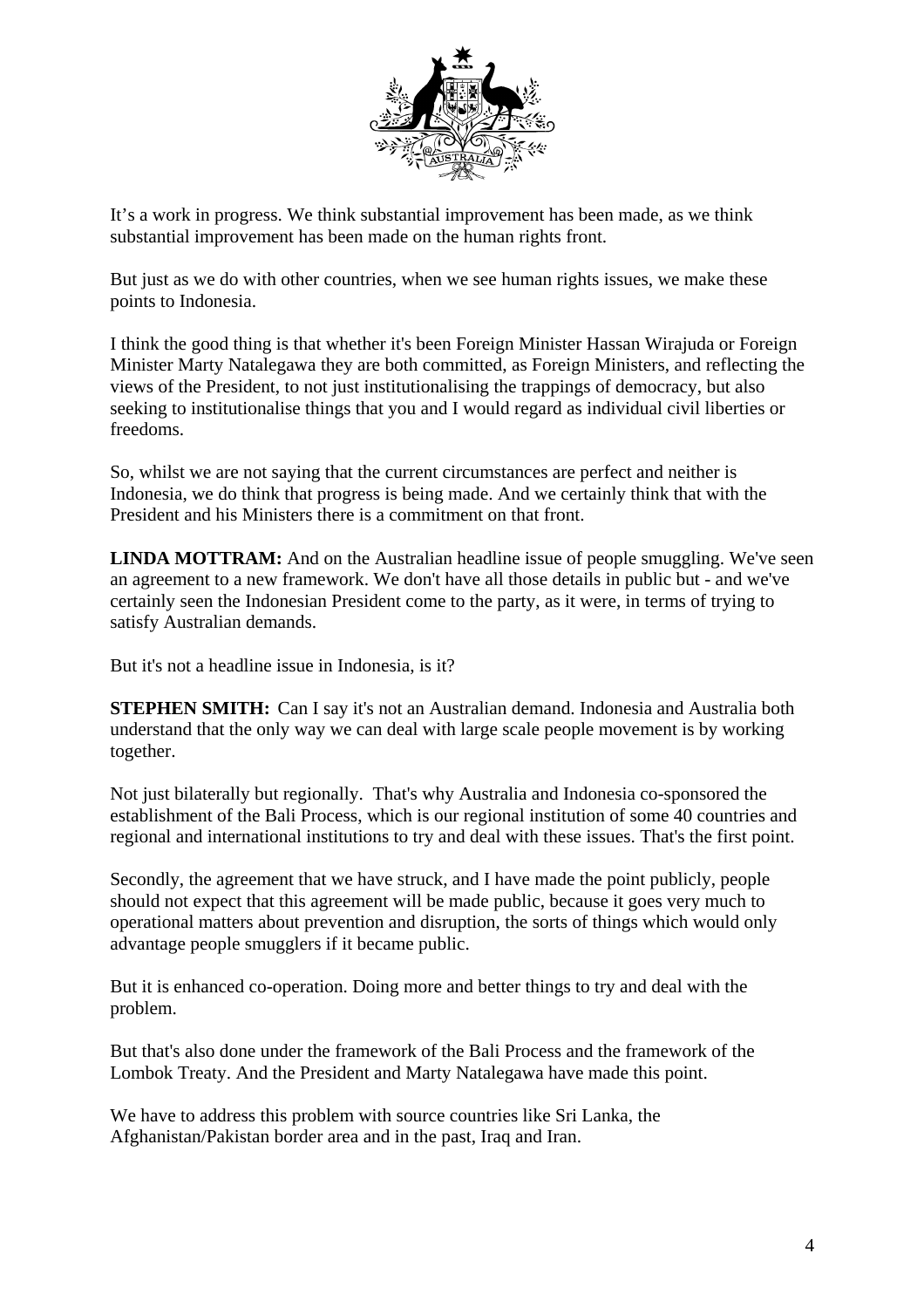

We have to deal with transit countries whether it's Indonesia or Malaysia for example. And we have to deal with destination countries and in that case it's Australia but it's also New Zealand and other countries.

It's a very difficult issue. Now I think there's another point which needs to be made, which is neither Australia nor Indonesia regard the new framework document that we have agreed between ourselves as in any way being a silver bullet or a magic solution.

This will still be a very difficult issue for Australia and Indonesia and other countries in our region to deal with and grapple with for the foreseeable future.

**LINDA MOTTRAM:** So, in terms of growing the relationship and dealing with that issue of the more robust people to people, you know, really embedded people to people relationships and a better understanding of each other's peoples.

I mean how long does that process take? I mean Australia has been talking for years about becoming more Asia focused, learning more Asian languages and yet that's rarely been subject to the whims of politics in Australia to some extent.

**STEPHEN SMITH:** Well I think we have become more focused on our own region, on the Asia Pacific. I think language is an important part, which is why we, when we came into office committed ourselves to the substantial language training program in our schools, in Asian languages, including Indonesian.

But one of our difficulties of course is we don't have enough so-called Indonesianists, you know the cadre of Indonesianists. And so that takes time.

We also have a shortage of Indonesian language teachers and one of the things we are doing is looking at a program where we can bring Indonesians to actually engage in the language teaching.

I think we also need more collaboration, for example, between our academic institutions. That would be a good thing. These things always take time.

But I think when people look back at this visit that they'll see this as quite an historic visit. The first time a President from Indonesia addressed the joint sitting of our Parliament.

Where all those strands came together the maturing of a relationship, and the emergence of Indonesia internationally, as an international influence.

Our capacity to manage difficult issues together without having those issues rock the relationship or destabilise it. All of these coming together at the same time as we saw, really for the first occasion, the emergence of the modern, democratic Indonesia.

It always takes time to consolidate these things and for individual peoples to get an appreciation of it. Governments and officials, and even journalists have an appreciation of it because they are exposed to it on a regular basis.